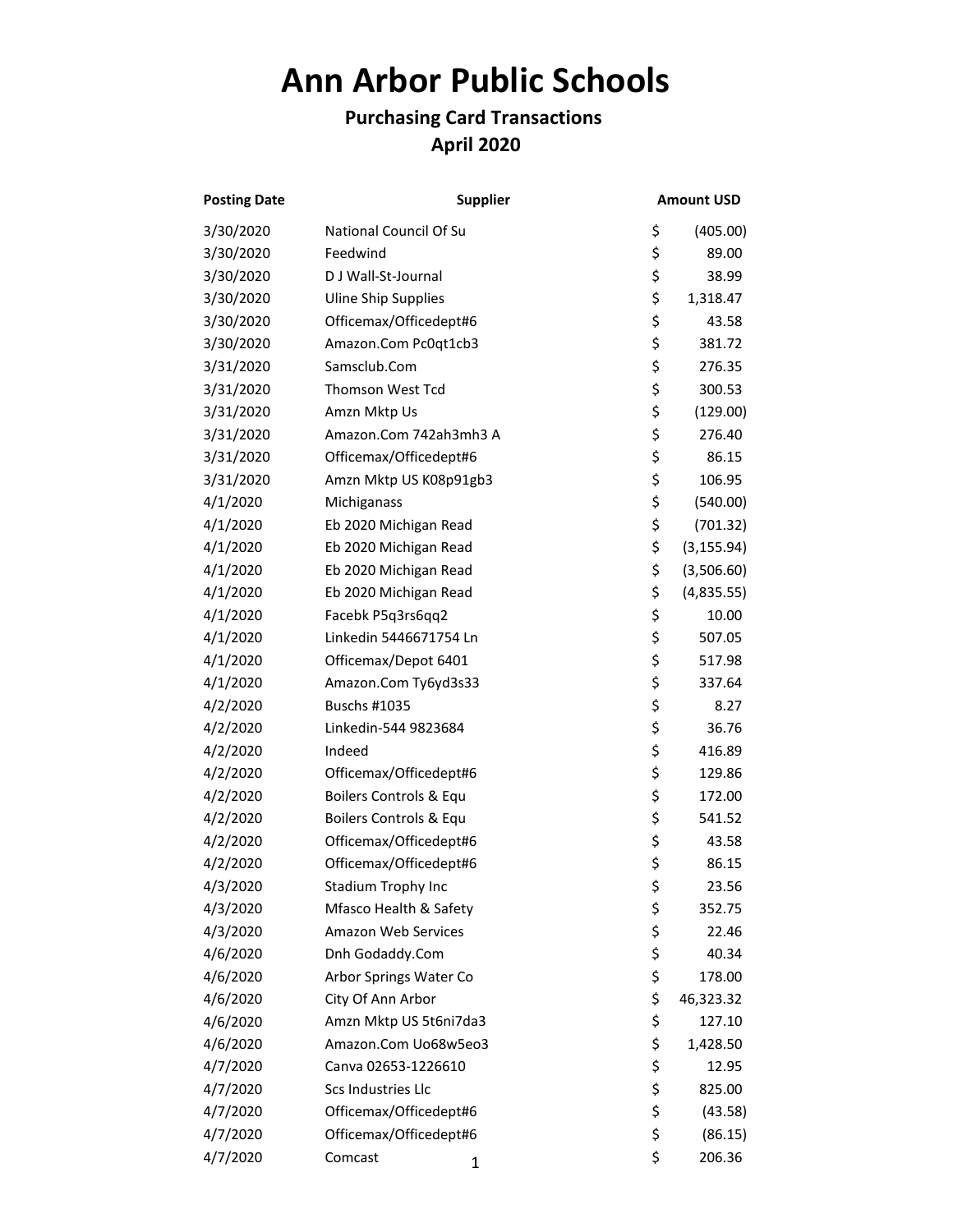| 4/8/2020  | Robert Half Intl       | \$<br>12,000.00 |
|-----------|------------------------|-----------------|
| 4/8/2020  | Cdw Govt #xlx3915      | \$<br>162.47    |
| 4/8/2020  | Cdw Govt #xmd2750      | \$<br>2,170.00  |
| 4/8/2020  | Officemax/Officedept#6 | \$<br>259.57    |
| 4/9/2020  | Amzn Mktp US Y27ko9je3 | \$<br>138.99    |
| 4/9/2020  | Amzn Mktp US J62ju92o3 | \$<br>138.99    |
| 4/9/2020  | Amzn Mktp US C08nm9ez3 | \$<br>138.99    |
| 4/9/2020  | Amzn Mktp US 0v3fc22r3 | \$<br>138.99    |
| 4/9/2020  | Officemax/Officedept#6 | \$<br>(129.86)  |
| 4/9/2020  | Dropbox M77mfjmffh5t   | \$<br>119.88    |
| 4/9/2020  | Amzn Mktp US A22fi38x3 | \$<br>7.30      |
| 4/9/2020  | Amzn Mktp US H15gd31a3 | \$<br>24.99     |
| 4/9/2020  | Amazon.Com Ry24a0jm3   | \$<br>276.40    |
| 4/9/2020  | Amzn Mktp US Vw4u27g83 | \$<br>277.98    |
| 4/10/2020 | Weber's Inn            | \$<br>(103.23)  |
| 4/10/2020 | Weber's Inn            | \$<br>(103.23)  |
| 4/10/2020 | Weber's Inn            | \$<br>(103.23)  |
| 4/10/2020 | Weber's Inn            | \$<br>(103.23)  |
| 4/10/2020 | Amzn Mktp US Tg3m83u83 | \$<br>138.99    |
| 4/10/2020 | Amzn Mktp US Zi44e7d13 | \$<br>138.99    |
| 4/10/2020 | Amzn Mktp US K630b7gh3 | \$<br>138.99    |
| 4/10/2020 | Amzn Mktp US Jh6pt9aq3 | \$<br>138.99    |
| 4/10/2020 | Amzn Mktp US Pn2067y83 | \$<br>138.99    |
| 4/10/2020 | Cdw Govt #xmr1758      | \$<br>162.47    |
| 4/10/2020 | Cdw Govt #xmr1417      | \$<br>162.47    |
| 4/10/2020 | Cdw Govt #xmr0674      | \$<br>162.47    |
| 4/10/2020 | Cdw Govt #xmr1982      | \$<br>162.47    |
| 4/10/2020 | Cdw Govt #xmr1654      | \$<br>162.47    |
| 4/10/2020 | Zoom.Us                | \$<br>15.89     |
| 4/10/2020 | Pizza House-Garage Bar | \$<br>(0.25)    |
| 4/10/2020 | Officemax/Depot 6869   | \$<br>(62.94)   |
| 4/10/2020 | Panera Bread #600874 O | \$<br>66.81     |
| 4/10/2020 | Amazon.Com Vh9e886n3   | \$<br>375.80    |
| 4/13/2020 | Davids Wholesale M     | \$<br>2,160.00  |
| 4/13/2020 | Leveluppotbelly254155  | \$<br>38.72     |
| 4/13/2020 | Wix.Com 642544821      | \$<br>432.00    |
| 4/13/2020 | Zoom.Us                | \$<br>15.89     |
| 4/13/2020 | Amazon.Com Vu5p85ry3   | \$<br>3.76      |
| 4/13/2020 | The Webstaurant Store  | \$<br>222.73    |
| 4/13/2020 | Amzn Mktp US Xu14i8w33 | \$<br>311.98    |
| 4/13/2020 | Target.Com             | \$<br>50.00     |
| 4/13/2020 | Target.Com             | \$<br>50.00     |
| 4/13/2020 | Target.Com             | \$<br>50.00     |
| 4/13/2020 | Att Bill Payment       | \$<br>230.22    |
| 4/13/2020 | In A One Networks Con  | \$<br>950.00    |
| 4/13/2020 | Wix.Com, Inc.          | \$<br>33.75     |
| 4/13/2020 | Amzn Mktp US Lm9ci0df3 | \$<br>138.99    |
| 4/13/2020 | Amzn Mktp US Da5b296d3 | \$<br>138.99    |
| 4/13/2020 | Amzn Mktp US C68na9ur3 | \$<br>138.99    |
|           |                        |                 |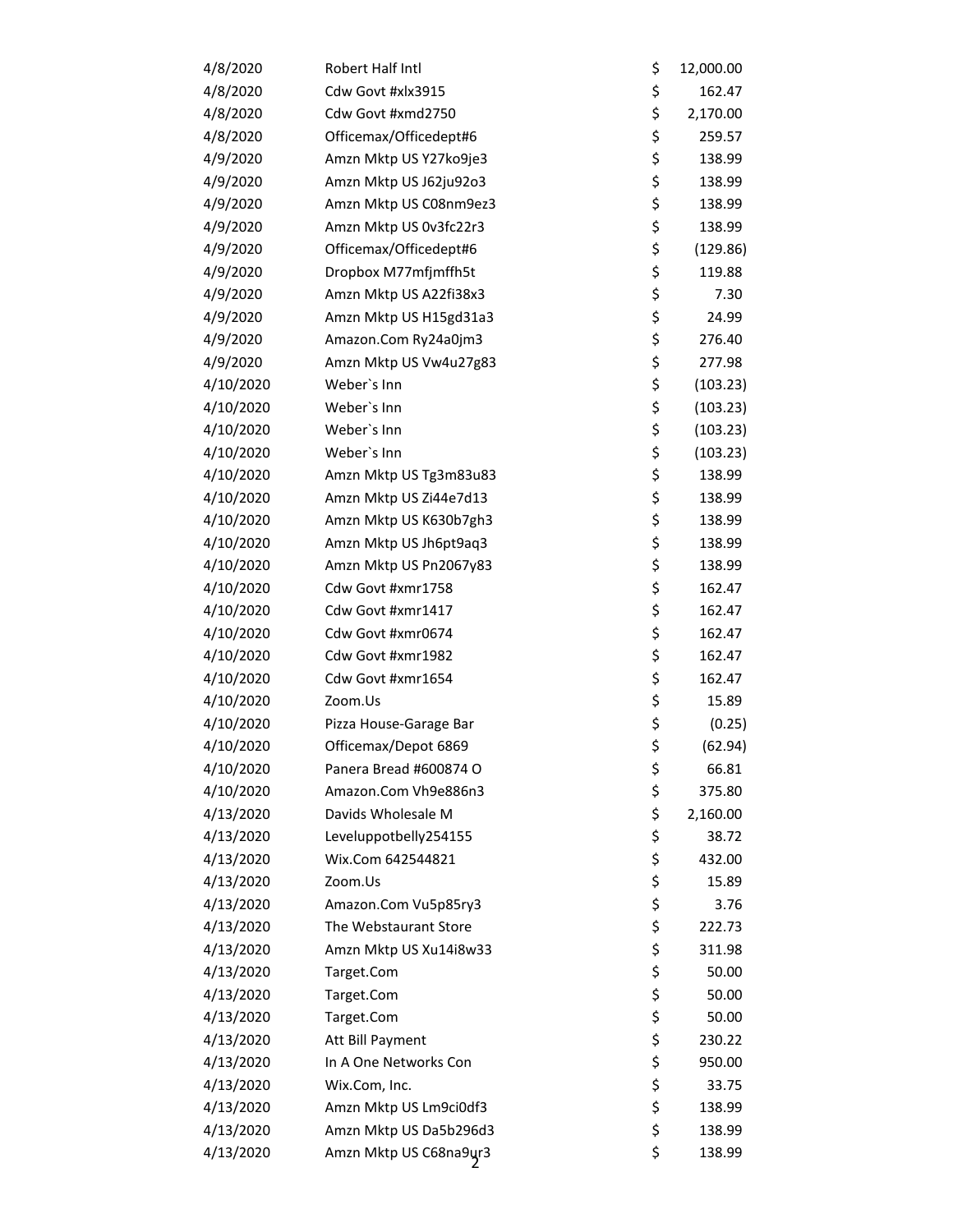| 4/13/2020 | Amzn Mktp US Tk0i54y63     | \$<br>138.99   |
|-----------|----------------------------|----------------|
| 4/13/2020 | Amzn Mktp US 3p4lx6ms3     | \$<br>138.99   |
| 4/13/2020 | Amzn Mktp US Nz47s7ra3     | \$<br>139.29   |
| 4/13/2020 | Amzn Mktp US 388ul64f3     | \$<br>167.37   |
| 4/14/2020 | Walmart.Com                | \$<br>25.15    |
| 4/14/2020 | Bulkofficesupply           | \$<br>296.58   |
| 4/14/2020 | Boilers Controls & Equ     | \$<br>172.00   |
| 4/14/2020 | Boilers Controls & Equ     | \$<br>216.27   |
| 4/14/2020 | Boilers Controls & Equ     | \$<br>669.13   |
| 4/14/2020 | Noodles & Co               | \$<br>42.71    |
| 4/15/2020 | The Webstaurant Store      | \$<br>(8.20)   |
| 4/15/2020 | Kroger 5688                | \$<br>206.08   |
| 4/15/2020 | Stone Scho Ahmos Ston      | \$<br>48.47    |
| 4/15/2020 | Fedex 940465989261         | \$<br>6.35     |
| 4/15/2020 | Fedex 511850004            | \$<br>14.90    |
| 4/15/2020 | 4imprint                   | \$<br>548.18   |
| 4/15/2020 | Zoom.Us                    | \$<br>58.55    |
| 4/16/2020 | Shrinershospitals          | \$<br>(50.00)  |
| 4/16/2020 | Shrinershospitals          | \$<br>(50.00)  |
| 4/16/2020 | Walgreens #4459            | \$<br>(412.13) |
| 4/16/2020 | Walgreens #5093            | \$<br>(413.60) |
| 4/16/2020 | Walgreens #4624            | \$<br>(416.30) |
| 4/16/2020 | Walgreens #7783            | \$<br>(416.85) |
| 4/16/2020 | Walgreens #6197            | \$<br>(417.85) |
| 4/16/2020 | Walgreens #9126            | \$<br>(418.37) |
| 4/16/2020 | <b>Gvsu Web Payments</b>   | \$<br>(420.00) |
| 4/16/2020 | Eastern Michigan Univ.     | \$<br>(300.00) |
| 4/16/2020 | Fedex 511992171            | \$<br>17.33    |
| 4/16/2020 | Davids Wholesale M         | \$<br>379.20   |
| 4/16/2020 | Davids Wholesale M         | \$<br>505.20   |
| 4/16/2020 | Davids Wholesale M         | \$<br>505.20   |
| 4/16/2020 | Davids Wholesale M         | \$<br>885.60   |
| 4/16/2020 | Davids Wholesale M         | \$<br>1,390.80 |
| 4/16/2020 | <b>Bearing Service Lvn</b> | \$<br>351.35   |
| 4/16/2020 | Amzn Mktp US Eb9fp2fw3     | \$<br>126.79   |
| 4/17/2020 | Clear Rate Communicati     | \$<br>4,925.37 |
| 4/17/2020 | Delta Family Clinic        | \$<br>3,000.00 |
| 4/17/2020 | Madison Electric Compa     | \$<br>371.72   |
| 4/17/2020 | Boilers Controls & Equ     | \$<br>459.32   |
| 4/17/2020 | Boilers Controls & Equ     | \$<br>1,304.10 |
| 4/17/2020 | Target.Com                 | \$<br>16.96    |
| 4/17/2020 | Target.Com                 | \$<br>97.33    |
| 4/17/2020 | Target.Com                 | \$<br>263.44   |
| 4/20/2020 | Msbo                       | \$<br>170.00   |
| 4/20/2020 | Red Robin Ann Arbor        | \$<br>56.03    |
| 4/20/2020 | Logmein Rescue             | \$<br>1,499.00 |
| 4/20/2020 | Boilers Controls & Equ     | \$<br>262.65   |
| 4/20/2020 | Boilers Controls & Equ     | \$<br>564.50   |
| 4/20/2020 | Comcast<br>3               | \$<br>358.35   |
|           |                            |                |